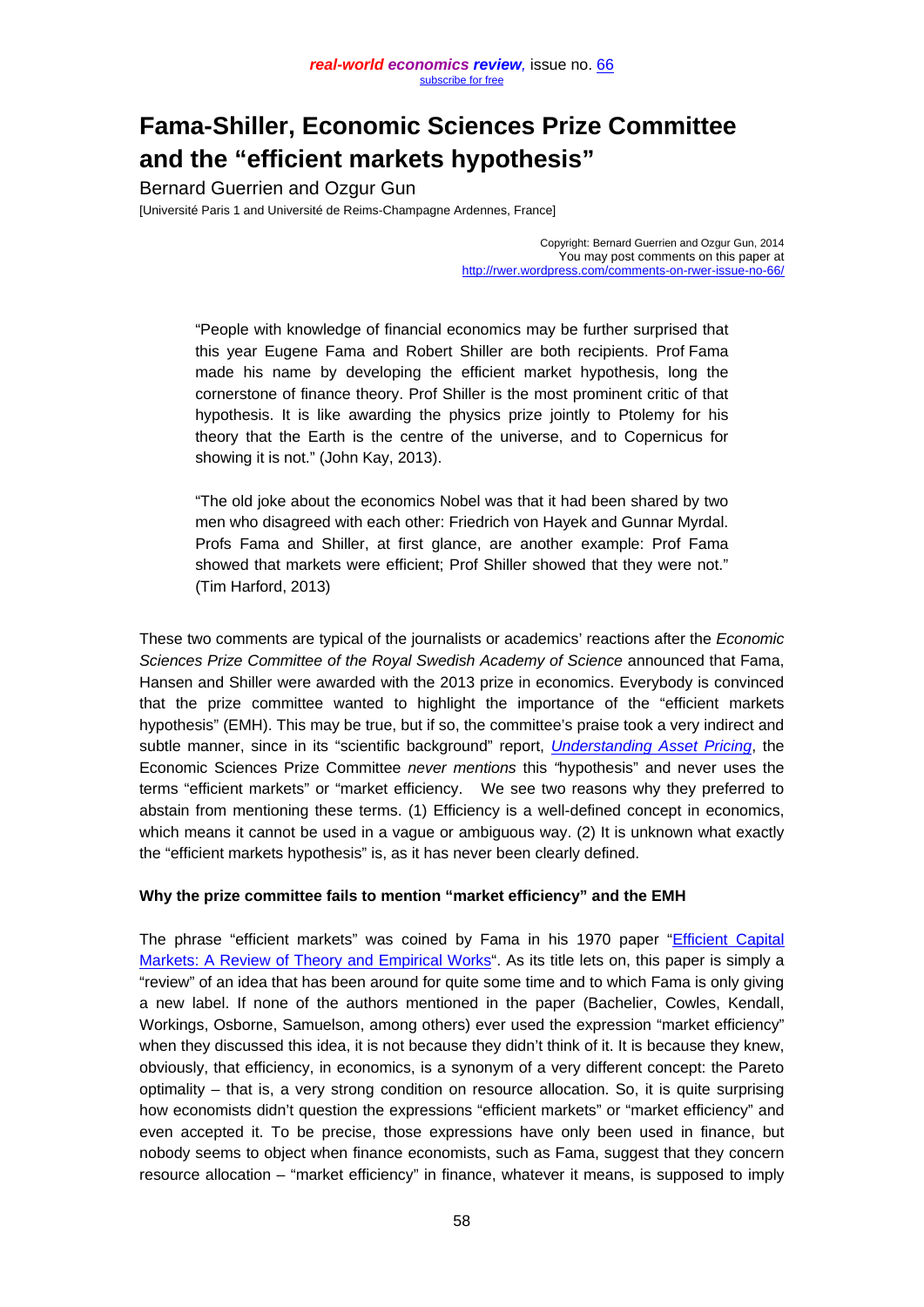efficiency in the economic sense (Pareto optimality).

Another surprising fact about Fama's 1970 paper is that the "efficient markets hypothesis" is never really defined. The definition of the "hypothesis" is only given through a metaphor: according to Fama, an "efficient market" is "a market in which prices at any time 'fully reflect' all available information" (Fama, 1970, p 383). The use of quotation marks around the words "fully reflect" implies that this expression needs itself to be defined. In 1970, Fama seemed to be aware of this problem as he explains, a few lines further, that:

"the definitional statement that in an efficient market prices 'fully reflect' available information is so general that it has no empirical testable implication. To make the model testable, the process of price formation must be specified in more details. In essence, we must define somewhat more exactly what is meant by the term 'fully reflect'".

But, immediately thereafter, he writes: "One possibility would be to posit that …". Thus, "fully reflect" could have many possible meanings ("possibilities") and, consequently, so does the expression "market efficiency". From the beginning, the worm was in the fruit<sup>[1](#page-1-0)</sup>.

The fact that the EMH was only vaguely defined in Fama's 1970 paper has another surprising consequence: as Stephen LeRoy pointed out in a "comment" published in 1976, the mathematical presentation of this "hypothesis" is flawed – more precisely, it is tautological<sup>[2](#page-1-1)</sup>. The prize committee couldn't ignore Fama's 1970 paper anomalies. It is probably why, in its 2013 report, it doesn't mention EMH and never uses the expressions "fully reflect" or even "market efficiency". It also eludes the opposition between Fama (Ptolemy) and Shiller (Copernicus) – or vice versa. On the contrary, it presents them as complementary – Fama is right in "the short term" and Shiller in "longer terms". Both have contributed to "understanding asset prices" and deserve to share the prize<sup>[3](#page-1-2)</sup>. QED.

### **The justification of the prize by the Economic Sciences Prize Committee**

The committee's report uses moderately the language of finance, but enough to make it difficult to identify  $-$  at least for the non-specialist  $-$  the "contributions" of the awardees. Fortunately, in the report, two figures help us to understand where lays the problem with the "efficient market hypothesis".

Figure 1 gives an example of how new information (here, dividend announcements) is "quickly incorporated" in stock prices, "without generating predictable price movements" (ESPC report, p 12). The horizontal axis shows trading days before and after the announcement. The price adjustment is quick enough to make unsuccessful any attempt to gain by buying the stock "immediately" after the announcement and selling it later.

<span id="page-1-0"></span> $<sup>1</sup>$  In fact, quotations marks for "fully reflect" quickly disappeared in Fama's and others' papers.</sup> Everybody seemed to know what this expression means: the force of habit ... Twenty years later, in a paper called "Efficient Capital Markets II", the 1970 EMH has become a "simple statement" : "I take the market efficiency hypothesis to be the simple statement that security prices fully reflect all available

information" (Fama 1990, p 1575).<br><sup>2</sup> For more details, see http://rwer.wordpress.com/2011/03/11/rwer-issue-56-querrien-and-gun/.

<span id="page-1-2"></span><span id="page-1-1"></span><sup>&</sup>lt;sup>2</sup> For more details, see *ingurner-is and compartion-and-gundana and Shiller*, refuses to choose between them about "market efficiency" (see [http://economix.blogs.nytimes.com/2013/11/16/a-talk-with-lars](http://economix.blogs.nytimes.com/2013/11/16/a-talk-with-lars-peter-hansen-nobel-laureate/?_r=0)[peter-hansen-nobel-laureate/?\\_r=0\)](http://economix.blogs.nytimes.com/2013/11/16/a-talk-with-lars-peter-hansen-nobel-laureate/?_r=0)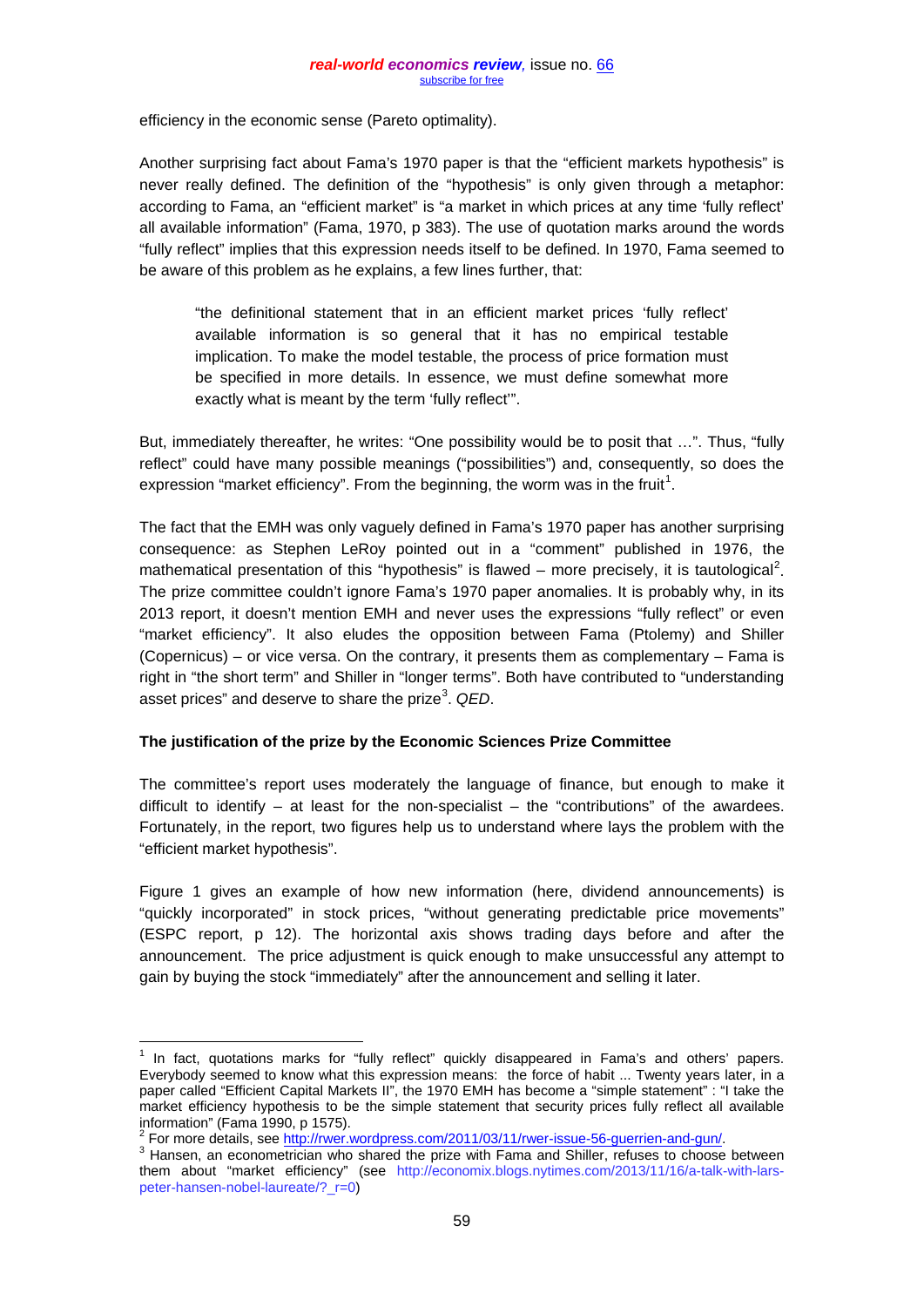#### *real-world economics review,* issue no. [66](http://www.paecon.net/PAEReview/issue66/whole66.pdf) [subscribe for free](http://www.feedblitz.com/f/f.fbz?Sub=332386)



**Figure 1:** Abnormal stock returns for initial dividend announcements

"Market efficiency" means, in this case, that "abnormal returns" are only possible by chance the chance to possess the stock before the announcement. Said in more general terms, this means that it is not possible "to beat the market". This is the central contention of Fama's work. There may be anomalies  $-$  the possibility to make "abnormal returns"  $-$  but those disappear as soon as they are detected by "the markets" (investors, or some of them).

The other figure in the Economic Sciences Prize Committee report (Figure 2) gives the Real Standard and Poor's Composite Stock Price Index, *p*, compared to an "*ex post* rational price", *p\**, during one century (1870 and 1970)"*.*



**Figure 2:** Real Standard and Poor's Composite Stock Price Index (solid line *p*) and *ex post*  rational price (dotted line *p\**), 1871–1979, both detrended by dividing a long-run exponential growth factor.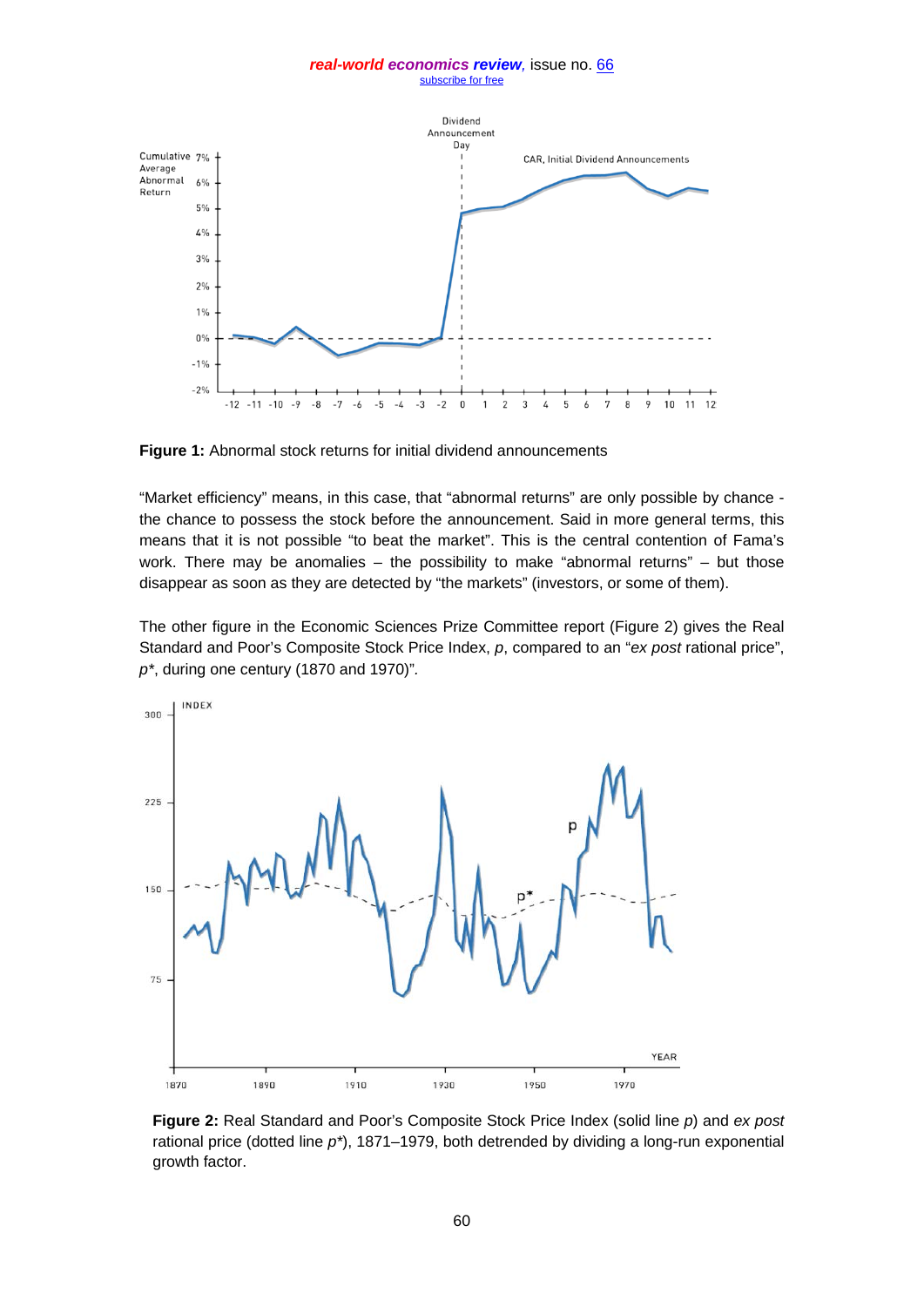It is obvious at first sight that figure 1 and figure 2 describe two different kinds of phenomena: the first one is relative to variations lasting a few days, the other is relative to movements throughout a century! For Fama, figure 1 validates the "efficient markets hypothesis", and for Shiller figure 2 invalidates it – deviations of *p* from *p\** are too important to be random. But the committee doesn't want to get involved with that "hypothesis" and prefers to establish a link between Fama and Shiller through "predictability":

"In the short term, predictability in stock returns is very limited, which is consistent with stock prices quickly reflecting new public information about future cash flows" and "In the longer term, there is economically significant predictability in stock returns"<sup>[4](#page-3-0)</sup> (ESPC report, p 42).

Fama and Shiller are both awarded for their (complementary) work on "short term" and "longer term" predictability, respectively. The prize share is justified. Except that nobody – including Fama and Shiller themselves – agrees with this interpretation! For Fama, financial markets are almost always "efficient", because stock returns are not predictable, and for Shiller they are not, because of stock prices "excess volatility". There is, in fact, a very large consensus about the first point – the Economic Sciences Prize Committee's "short term". It is not possible to predict stock returns and, thus, "to beat the market". The disagreements arise about "the longer term" and its "joint hypothesis" problem.

## **Joint hypothesis, "rational prices" and "market efficiency"**

In his "reply" to LeRoy's comment on his 1970 paper, Fama explained that "tests must be based on a model of equilibrium, and any test is a joint test of efficiency and of the model of equilibrium" (Fama, 1976, p 143). That is, in committee terms: "postulating a specific model of asset prices as a maintained hypothesis allows further study of whether deviations from that model are random or systematic" (p 10). In figure 2, *p\** is the model of equilibrium price and *p – p\** the deviation from that model.

Any test of "efficiency" supposes, thus, that a model of equilibrium has been chosen. In the example given by figure 2, the model of equilibrium price *p\** of a firm's stock is given by the present value of its actual subsequent (future) dividends – that is, *p\** is the "fundamental value" of the firm, in a perfect competitive equilibrium. As the future is, by nature, unknown, the assumption of rational expectations (or perfect foresight) is added to the model and, then, the "*ex post* rational price" *p\** of figure 2 can be computed. "Future dividends" in, say, 1947, became actual (observed *ex post*) dividends between, say, 1947 and 1957 – the present value  $p^*$  is computed using actual discount factors during the same period. "Rational" means here "perfect foresight".

In figure 2, deviations between observed prices *p* and "rational prices" *p\** are too important to be attributed to randomness. If they are taken as an indicator of "market efficiency", the EMH must be rejected. Now, proponents of the "hypothesis" can blame the model of equilibrium which is "jointly tested" with "market efficiency". As the committee argues: "finding that deviations are systematic might be attributed to an incorrectly specified …asset pricing model" (p 9). The "efficient markets hypothesis" cannot be tested separately from an asset pricing model – thus, it is not falsifiable.

<span id="page-3-0"></span><sup>4</sup> This predictability is quite special: "expected returns in 'good' times (at the peak of the business cycle) are lower than expected returns in 'bad' times" and "expected returns in 'bad' times (at the bottom of the business cycle) are higher than expected returns in "good" times" (ESPC report, p 42). Whoever knows when the business cycle is at its peak or its bottom?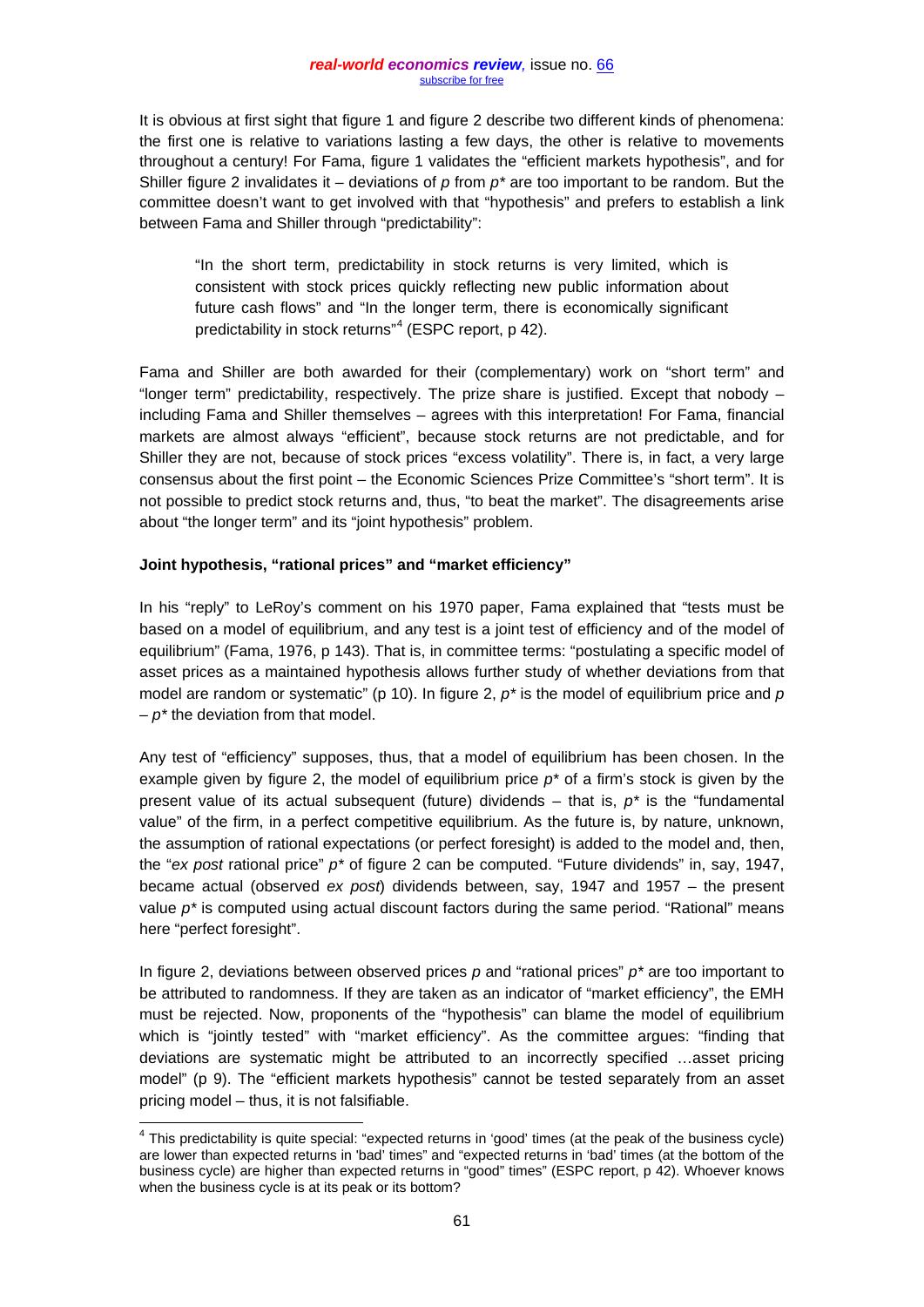Fama, Shiller and many others proposed different kinds of "models of equilibrium". The most popular among them is the *CCAPM* (*Consumption Capital Asset Price Model*) which:

"extends the static *CAPM* (*Capital Asset Price Model*) theory of individual stock prices by providing a dynamic consumption-based theory of the determinants of the valuation of the market portfolio" (Economic Sciences Prize Committee, p 7).

Behind these impressive words, there is the ghostly "representative agent":

"The most basic dynamic pricing model, the *CCAPM*, starts from the assumption that the economy can be described by a representative agent who maximizes expected utility" in a complete set of markets (*ibid*, p 21).

There are countless ways to modify the parameters of this "basic model" with a view to "better fit the data". For example, "recursive preferences", "wealth", "sensitive to *changes* in consumption levels", "representative agent's uncertainty about the true model (sic)" have been considered – they all concern representative agent preferences or "psychology". But, according to the committee, "it is fair to say that currently no widely accepted 'consensus model' exists". We can add it will never exist, with the concept of a representative agent being so absurd.

### **Fama's contorsions in defense of "market efficiency"**

Fama couldn't ignore the attacks from Shiller and others. According to the former, "market efficiency" is not at question, the problem coming from the equilibrium model – what he identified as "the bad- model problem". In a paper titled "Market efficiency, long-term returns, and behavioral finance", he intends to explain by a bad-model problem the differences between the kind of situation depicted in figures 1 and 2:

"The bad-model problem is less serious in event studies that focus on short return windows (a few days) since daily expected returns are close to zero and so have little effect on estimates of unexpected (abnormal) returns. But the problem grows with the return horizon. A bad-model problem that produces a spurious abnormal average return of *x*% per month eventually becomes statistically reliable in cumulative monthly abnormal returns" (Fama 1998, p 291).

He accepts that there are "cumulative abnormal returns" but continues to defend "market efficiency"<sup>[5](#page-4-0)</sup>, giving to it a new meaning: "overreaction" of stock prices are in the more or less long term offset by "underreaction". Apparent gains, for example during a bubble, are offset by losses when the bubble bursts. To "the hope" of Michealy et al. (Michealy et al. 1995) that "future research will help understand why the markets appear to overreact in some circumstances and underreact in others", Fama replies:

"the market efficiency hypothesis offers a simple answer to this question – chance. Specifically, the expected value of abnormal returns is zero, but

<span id="page-4-0"></span><sup>&</sup>lt;sup>5</sup> The committee adopts also the short term and "longer term" approach, but it doesn't use the terms "bad model" and "market efficiency".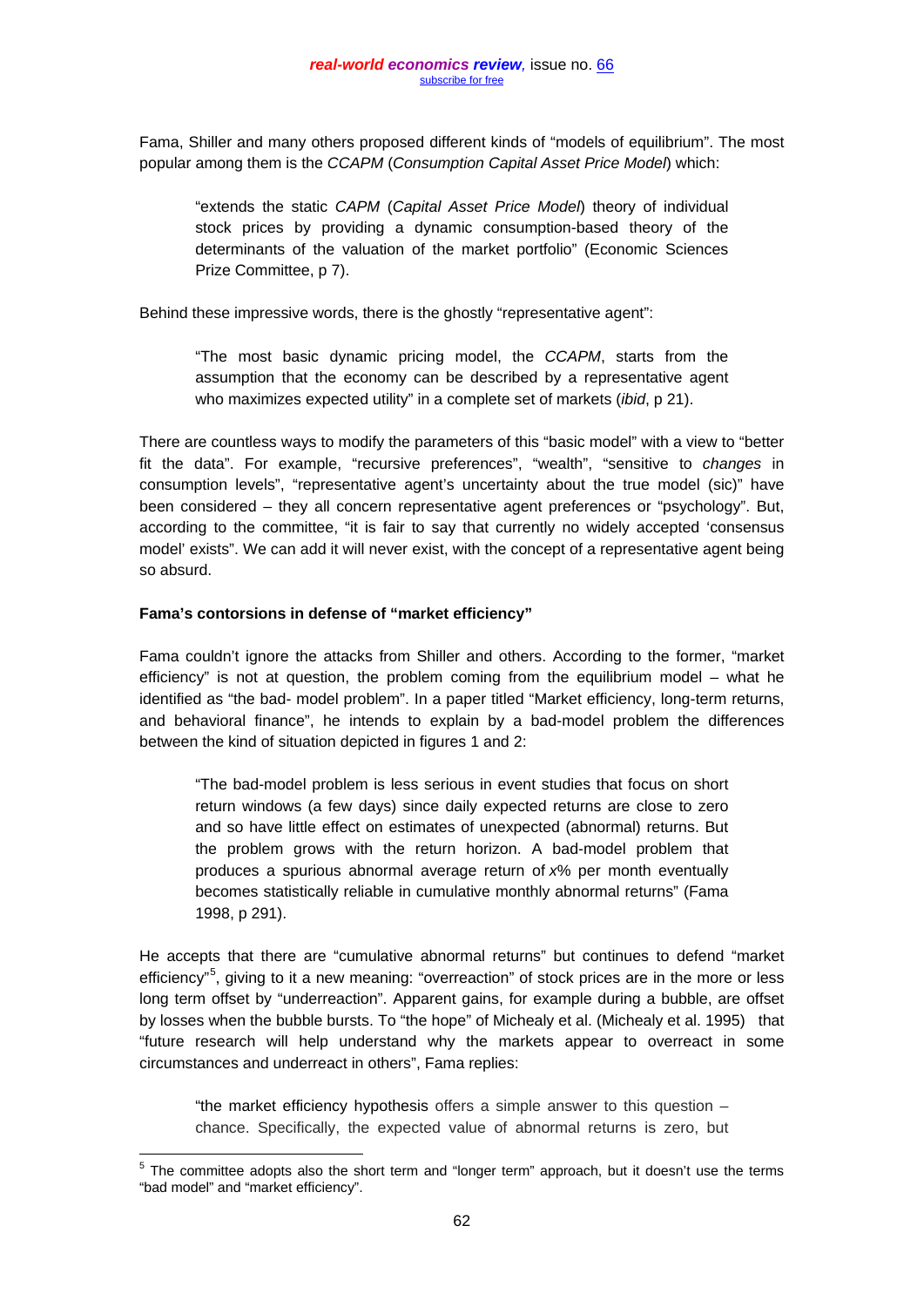chance generates apparent anomalies that split randomly between overreaction and underreaction" (*ibid,* p. 287).

We are far away from the idea that an efficient capital market is, in Fama's words, "a market in which prices provide accurate signal for resource allocation" (Fama 1970, p 383). This is typical of Fama's attitude. When "market efficiency" is under attack – remember that there were a lot of financial crises all over world during the 80s and the 90s –, he adopts the "(abnormal) gains only by chance" exit strategy. If necessary, he adds the "bad-model" argument: all the troubles come from the theoreticians and governments (badly) adviced by economists. For Fama, finance is never guilty.

## **Conclusion**

In the first edition of *The New Palgrave: A Dictionary of Economics* (1987), Burton Malkiel writes under the entry "efficient market hypothesis":

In general, the empirical evidence in favor of EMH is very strong. Probably no other hypothesis in economics or finance has been more extensively tested (p 122).

In the second edition of the same *Dictionary*, Andrew Lo explains that the "efficient markets hypothesis" was:

"...developed independently by Paul A. Samuelson and Eugene F. Fama in the 1960s…" and that "…it has been applied extensively to theoretical models and empirical studies of financial securities prices, generating considerable controversy as well as fundamental insights into the price-discovery process"  $(Lo, 2007)^6$  $(Lo, 2007)^6$ .

How is it possible that a theory with "very strong" empirical evidence in 1987 has "generated considerable controversy" twenty years later – without any important change in evidence? It is obvious that Malkiel refers to "the market can't be beaten" hypothesis – the only one with very strong empirical evidence, before and after the 80s. On the other hand, Lo is totally confused when: (1) He attributes the EMH to Samuelson, who warned against any attempt to establish a link between his theorem ("properly anticipated prices fluctuate randomly") and efficiency<sup>[7](#page-5-1)</sup>. (2) He says that the EMH provides "fundamental insights into the price-discovery process". Andrew Lo is here referring to the models of equilibrium needed for the EMH "joint test". However, these models have *nothing to do* with the EMH – as the Economic Sciences Prize Committee implicitly recognizes it in its report "Understanding Asset Prices".

It is surprising, and disappointing, that the most prestigious dictionary in Economics entertains the confusion initiated by Fama and continued by Shiller and others – even if it is with opposed (ideological) intentions.

<sup>&</sup>lt;sup>6</sup> [http://papers.ssrn.com/sol3/papers.cfm?abstract\\_id=991509](http://papers.ssrn.com/sol3/papers.cfm?abstract_id=991509)

<span id="page-5-1"></span><span id="page-5-0"></span><sup>&</sup>lt;sup>7</sup> "One should not read too much into the established theorem. It does not prove that actual competitive markets work well. It does not say that speculation is a good thing or that randomness of price changes would be a good thing. It does not prove that anyone who makes money in speculation is ipso facto deserving of the gain or even that he has accomplished something good for society or for anyone but himself" (Samuelson, 1965, p 48).